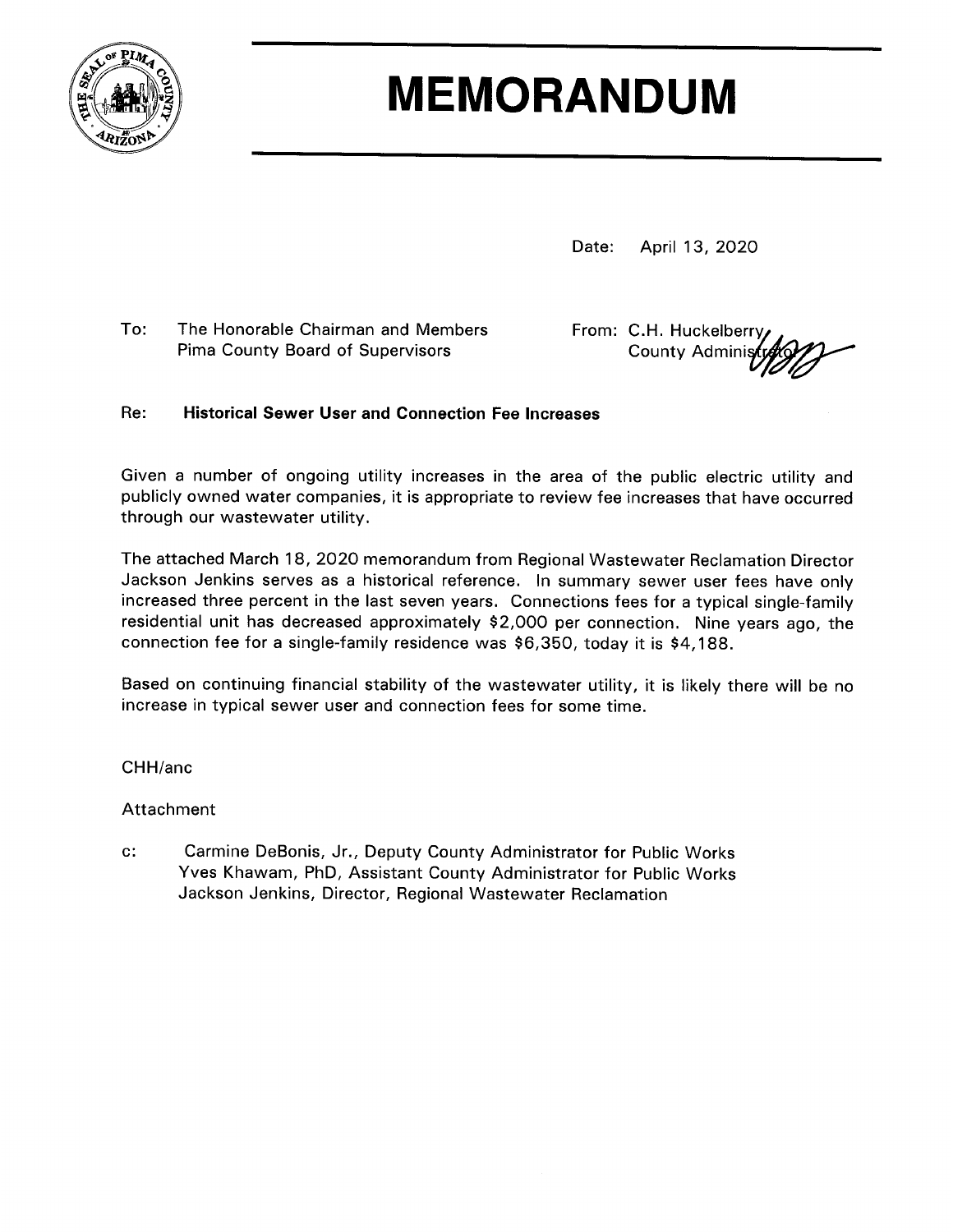

PH: (520) 724-6500 FAX: (520) 724-9635

March 18, 2020

| <b>SUBJECT:</b> | Your March 9, 2020, Request for Historical Sewer User and Connection Fee Increases             |
|-----------------|------------------------------------------------------------------------------------------------|
| <b>FROM:</b>    | Jackson Jenkins, Director, Wastewater Reclamation $\int_{\mathcal{U}}$ of $\int_{\mathcal{U}}$ |
| TO:             | C.H. Huckelberry, County Administrator                                                         |

The City sewerage system was transferred to the County via Resolution No. 1979-77 on June 19, 1979. Per your request, this memorandum provides the increases to the sewer user fee and connection fee since that time.

## **Sewer User Fee**

**JACKSON JENKINS** 

**DIRECTOR** 

Since July 1979, the sewer user fee formula has included a fixed monthly fee and a volumetric rate per centum cubic-feet (CCF) of water used. Chart 1 below shows the increases to the service fee and volumetric rate since 1979. As you can see, rate increases were quite stable until 2004, at which time regulatory requirements and declining revenues due to conservation efforts necessitated frequent and greater rate increases. These higher increases were primarily to the fixed monthly service fee in an effort to generate revenue stability for the utility.



**Chart 1. Sewer User Fee Increases since 1979**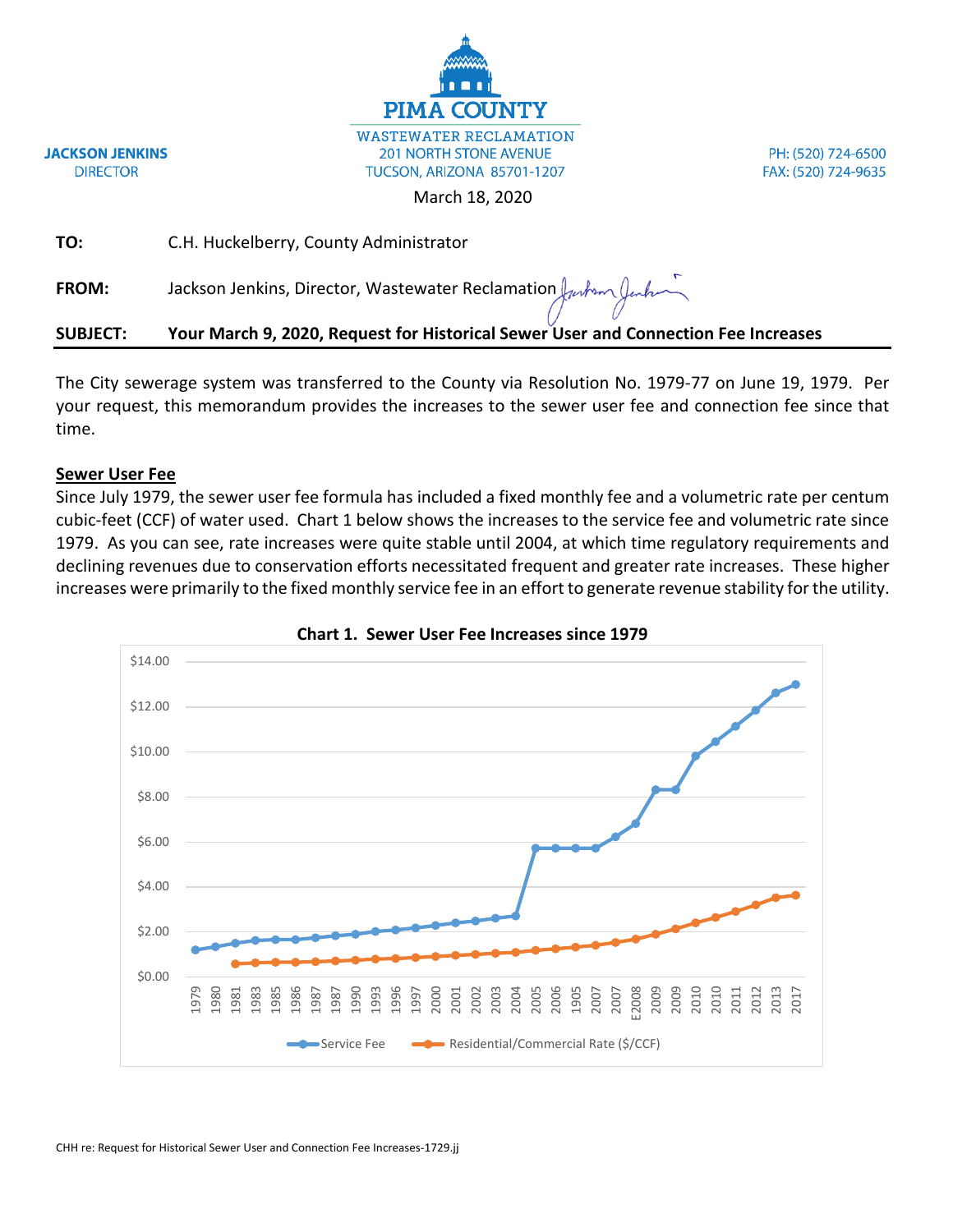# C.H. Huckelberry, County Administrator **Subject: Your March 9, 2020, Request for Historical Sewer User and Connection Fee Increases** March 18, 2020

Page 2 of 7

Table 1 below outlines increases to the fixed fee and volumetric rate through 2004, which were quite stable at five percent each, on average.

| <b>Date</b>       | Pima<br>County<br>Ordinance<br><b>No</b> | <b>Service</b><br><b>Fee</b> | <b>Dollar</b><br><b>Increase</b> | Percent<br><b>Increase</b> | <b>Residential/Commercial</b><br><b>Volumetric Rate</b><br>(S/CCF) | <b>Dollar</b><br><b>Increase</b> | Percent<br><b>Increase</b> |
|-------------------|------------------------------------------|------------------------------|----------------------------------|----------------------------|--------------------------------------------------------------------|----------------------------------|----------------------------|
| <b>July 1979</b>  | 1979-94                                  | \$1.20                       |                                  |                            | Unable to locate.                                                  |                                  |                            |
| <b>July 1980</b>  | 1980-105                                 | \$1.34                       | \$0.14                           | 12%                        | Unable to locate.                                                  |                                  |                            |
| December 1981     | 1981-243                                 | \$1.50                       | \$0.16                           | 12%                        | \$0.58                                                             |                                  |                            |
| <b>July 1983</b>  | 1983-08                                  | \$1.62                       | \$0.12                           | 8%                         | \$0.63                                                             | \$0.05                           | 9%                         |
| <b>July 1985</b>  | 1985-18                                  | \$1.66                       | \$0.04                           | 2%                         | \$0.65                                                             | \$0.02                           | 3%                         |
| August 1986       | 1986-165                                 | \$1.66                       | \$0.00                           | 0%                         | \$0.65                                                             | \$0.00                           | 0%                         |
| February 1987     | 1987-22                                  | \$1.74                       | \$0.08                           | 5%                         | \$0.68                                                             | \$0.03                           | 5%                         |
| December 1987     | 1987-22                                  | \$1.83                       | \$0.09                           | 5%                         | \$0.71                                                             | \$0.03                           | 4%                         |
| September 1990    | 1990-95                                  | \$1.90                       | \$0.07                           | 4%                         | \$0.74                                                             | \$0.03                           | 4%                         |
| <b>July 1993</b>  | 1993-93                                  | \$2.02                       | \$0.12                           | 6%                         | \$0.79                                                             | \$0.05                           | 7%                         |
| <b>March 1996</b> | 1996-23                                  | \$2.09                       | \$0.07                           | 3%                         | \$0.82                                                             | \$0.03                           | 4%                         |
| December 1997     | 1997-96                                  | \$2.18                       | \$0.09                           | 4%                         | \$0.86                                                             | \$0.04                           | 5%                         |
| January 2000      | 2000-07                                  | \$2.29                       | \$0.11                           | 5%                         | \$0.91                                                             | \$0.05                           | 6%                         |
| February 2001     | 2001-21                                  | \$2.40                       | \$0.11                           | 5%                         | \$0.96                                                             |                                  | 5%                         |
| <b>March 2002</b> | 2002-25                                  | \$2.49                       | \$0.09                           | 4%                         | \$1.00                                                             | \$0.04                           | 4%                         |
| <b>March 2003</b> | 2003-30                                  | \$2.61                       | \$0.12                           | 5%                         | \$1.05                                                             | \$0.05                           | 5%                         |
| <b>May 2004</b>   | 2004-11                                  | \$2.71                       | \$0.10                           | 4%                         | \$1.09                                                             | \$0.04                           | 4%                         |

**Table 1. Increases to the Sewer User Fee, 1979 through 2004**

In June 2005, a rate study performed by Black and Veatch determined the sewer user fee revenue was neither adequately recovering the cost of service nor appropriately funding the repair and replacement of system assets. In a three to two vote, the Board of Supervisors approved the largest percent increase to date – a 111 percent increase to the fixed monthly fee and an eight percent increase to the volumetric rate.

| <b>Date</b>      | Pima<br>County<br>Ordinance<br><b>No</b> | <b>Service</b><br>Fee | <b>Dollar</b><br>Increase | Percent<br><b>Increase</b> | <b>Residential/Commer</b><br>cial Volumetric Rate<br>(S/CCF) | <b>Dollar</b><br><b>Increase</b> | <b>Percent</b><br><b>Increase</b> |
|------------------|------------------------------------------|-----------------------|---------------------------|----------------------------|--------------------------------------------------------------|----------------------------------|-----------------------------------|
| <b>June 2005</b> | 2005-62                                  | \$5.72                | \$3.01                    | 111%                       | \$1.18                                                       | \$0.09                           | 8%                                |
| August 2006      | 2006-52                                  | \$5.72                | \$0.00                    | 0%                         | \$1.251                                                      | \$0.07                           | 6%                                |
| January 2007     | 2006-52                                  | \$5.72                | \$0.00                    | 0%                         | \$1.326                                                      | \$0.08                           | 6%                                |
| <b>May 2007</b>  | 2007-39                                  | \$5.72                | \$0.00                    | 0%                         | \$1.406                                                      | \$0.08                           | 6%                                |

**Table 2. Increases to the Sewer User Fee, 2005 through 2007**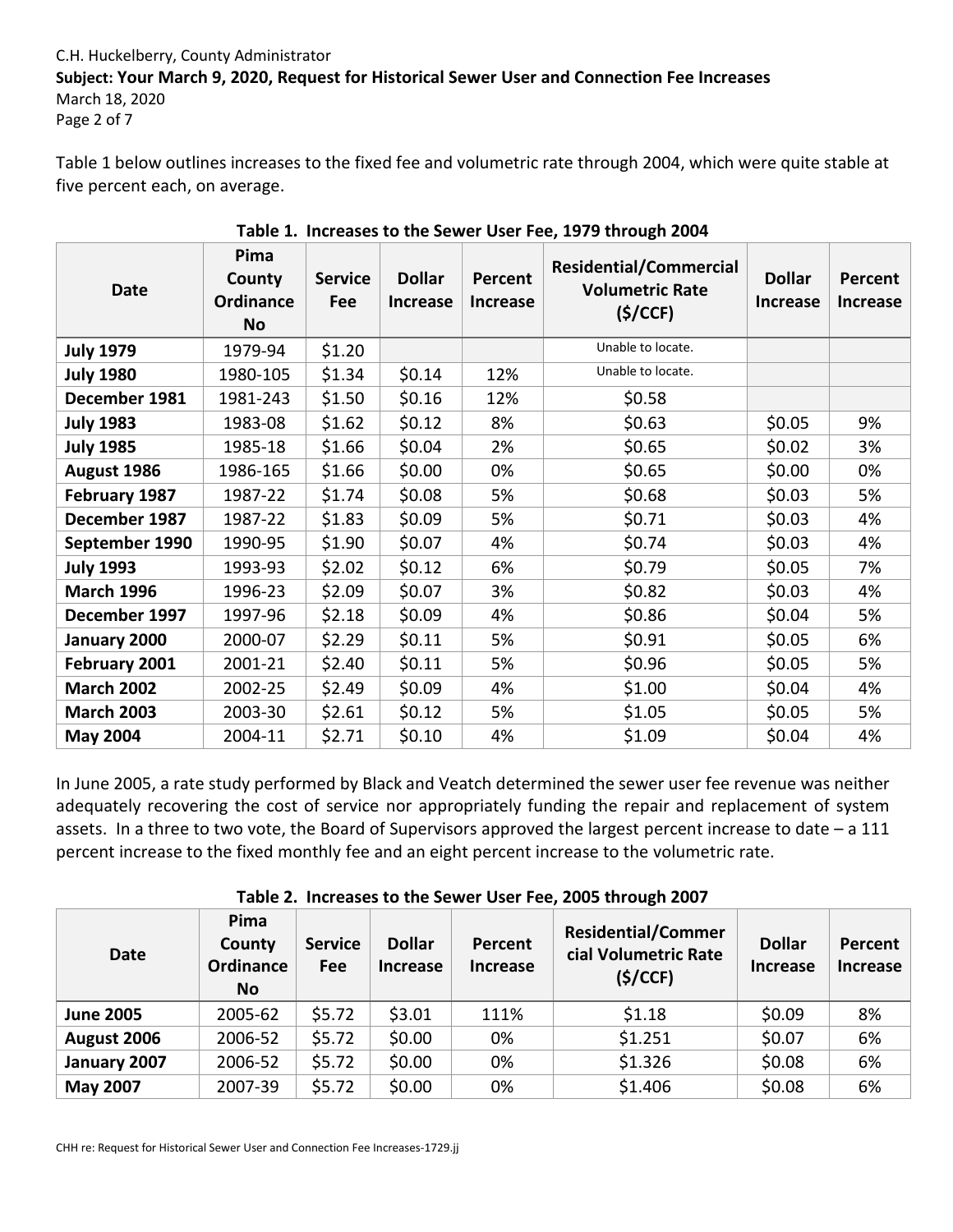# C.H. Huckelberry, County Administrator **Subject: Your March 9, 2020, Request for Historical Sewer User and Connection Fee Increases** March 18, 2020 Page 3 of 7

In December 2007, a rate study performed by Raftelis Financial Consultants developed a series of recommendations based on new regulatory requirements and new effluent standards which resulted in the Regional Optimization Master Plan and a significant increase in debt service. Additionally, due to the Great Recession, connection fee revenue was dropping significantly. As a result, the Board of Supervisors approved nine separate increases - averaging 10 percent each - to the sewer user fee over the following six years.

| <b>Date</b>       | Pima<br>County<br>Ordinance<br><b>No</b> | <b>Service</b><br><b>Fee</b> | <b>Dollar</b><br><b>Increase</b> | Percent<br><b>Increase</b> | <b>Residential/Commercial</b><br><b>Volumetric Rate</b><br>(S/CCF) | <b>Dollar</b><br><b>Increase</b> | Percent<br><b>Increase</b> |
|-------------------|------------------------------------------|------------------------------|----------------------------------|----------------------------|--------------------------------------------------------------------|----------------------------------|----------------------------|
| December 2007     | 2007-109                                 | \$6.23                       | \$0.51                           | 9%                         | \$1.533                                                            | \$0.13                           | 9%                         |
| <b>July 2008</b>  | 2007-109                                 | \$6.82                       | \$0.59                           | 9%                         | \$1.679                                                            | \$0.15                           | 10%                        |
| February 2009     | 2009-14                                  | \$8.32                       | \$1.50                           | 22%                        | \$1.893                                                            | \$0.21                           | 13%                        |
| <b>July 2009</b>  | 2009-14                                  | \$8.32                       | \$0.00                           | 0%                         | \$2.134                                                            | \$0.24                           | 13%                        |
| <b>March 2010</b> | 2010-11                                  | \$9.82                       | \$1.50                           | 18%                        | \$2.406                                                            | \$0.27                           | 13%                        |
| <b>July 2010</b>  | 2010-11                                  | \$10.46                      | \$0.64                           | 7%                         | \$2.647                                                            | \$0.24                           | 10%                        |
| <b>July 2011</b>  | 2010-11                                  | \$11.14                      | \$0.68                           | 7%                         | \$2.912                                                            | \$0.27                           | 10%                        |
| <b>July 2012</b>  | 2010-11                                  | \$11.86                      | \$0.72                           | 6%                         | \$3.203                                                            | \$0.29                           | 10%                        |
| <b>July 2013</b>  | 2010-11                                  | \$12.63                      | \$0.77                           | 6%                         | \$3.523                                                            | \$0.32                           | 10%                        |

# **Table 3. Increases to the Sewer User Fee, 2007 through 2013**

In March 2015, the Board of Supervisors considered the adoption of three automatic annual rate increases of four percent each occurring July 1, 2015, July 1, 2016, and July 1, 2017, as recommended by Finance and Risk Management in order to maintain a debt-service ratio of 130 percent. The rate increases were denied on August 17, 2015.

In January 2017, the Board of Supervisors considered the adoption of three automatic annual rate increases of four percent each occurring as early as possible in Calendar Year 2017, January 1, 2018, and January 1, 2019, as recommended by Finance and Risk Management due to declining revenues and increases in operations and maintenance costs and debt service. A three percent increase was approved on April 18, 2017.

| Date             | <b>Pima County</b><br><b>Ordinance No</b> | <b>Service</b><br><b>Fee</b> | <b>Dollar</b><br>Increase | Percent<br>Increase | <b>Residential/Commercial</b><br><b>Volumetric Rate</b><br>(S/CCF) | <b>Dollar</b><br>Increase | <b>Percent</b><br>Increase |
|------------------|-------------------------------------------|------------------------------|---------------------------|---------------------|--------------------------------------------------------------------|---------------------------|----------------------------|
| <b>June 2017</b> | 2017-02                                   | \$13.00                      | \$0.37                    | 3%                  | \$3.629                                                            | \$0.11                    | 3%                         |

# **Table 4. Increases to the Sewer User Fee, 2014 through 2020**

In November 2017, a rate study performed by Raftelis Financial Consultants determined a 16 percent increase to the Commercial billing class high strength factor would ensure equitable cost recovery and ensure all users pay their proportionate share. The high strength factor increase was denied on February 6, 2018.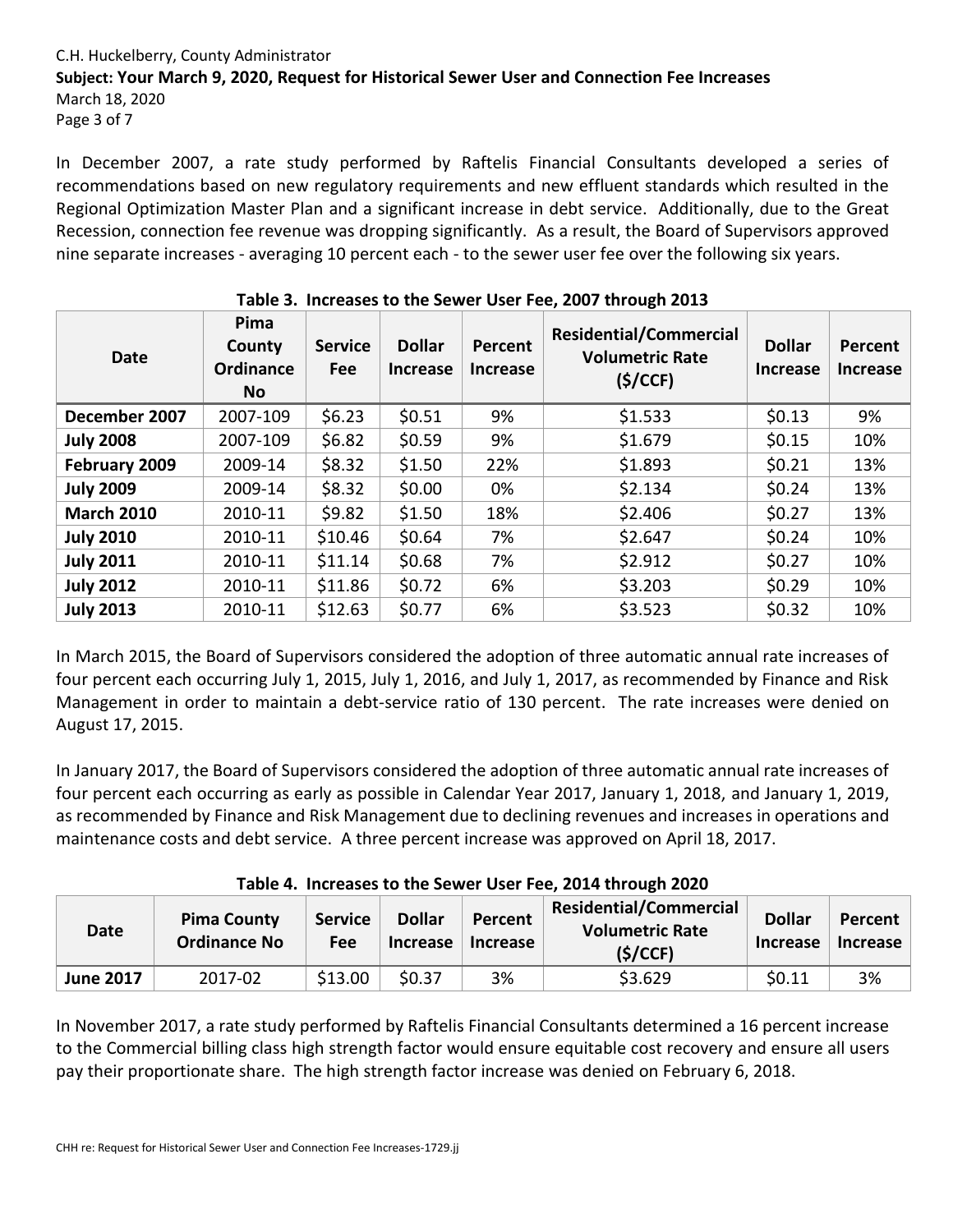# C.H. Huckelberry, County Administrator **Subject: Your March 9, 2020, Request for Historical Sewer User and Connection Fee Increases** March 18, 2020 Page 4 of 7

The single three percent increase effective June 2017 - which has been the only increase over the past seven years - is considerably lower than the 10.74 percent cumulative price change and average annual inflation rate of 1.47 percent during this time period.

### *Tucson Water Rate Increases*

The following table shows the recent increases to the average single family residential water rate in comparison to sewer user fee increases.

|                    | TUBIC STREEGING I INTU COUNTY SCHICK UND CRY OF TUCSON HURCH HUIC INCREDISC |                                   |  |  |
|--------------------|-----------------------------------------------------------------------------|-----------------------------------|--|--|
| <b>Fiscal Year</b> | <b>Pima County</b>                                                          | <b>City of Tucson</b>             |  |  |
|                    | <b>Sewer Fee Increases</b>                                                  | Water Rate Increases <sup>1</sup> |  |  |
| 2015               |                                                                             | 8.3%                              |  |  |
| 2016               |                                                                             | 7.3%                              |  |  |
| 2017               | 3%                                                                          | 8.38%                             |  |  |
| 2018               |                                                                             | 8.81%                             |  |  |
| 2019               |                                                                             | 7.87%                             |  |  |
| 2020               |                                                                             | 8.11%                             |  |  |

#### **Table 5. Recent Pima County Sewer and City of Tucson Water Rate Increases**

### *Average Residential Sewer Bill*

 $\overline{\phantom{a}}$ 

It is important to note the decline in water usage over time and the corresponding impact on the average residential sewer bill. As you can see in Chart 2 below, the Residential class average has dropped from a high of 11 CCFs in Fiscal Year 1998 to 7 CCFs in Fiscal Year 2020.





CHH re: Request for Historical Sewer User and Connection Fee Increases-1729.jj <sup>1</sup> *2015 and 2016 are general increases across all water classes. Remaining years listed are the increases to the average single family residential class. Source: Tucson Water July 30, 2019, and March 17, 2020, emails.*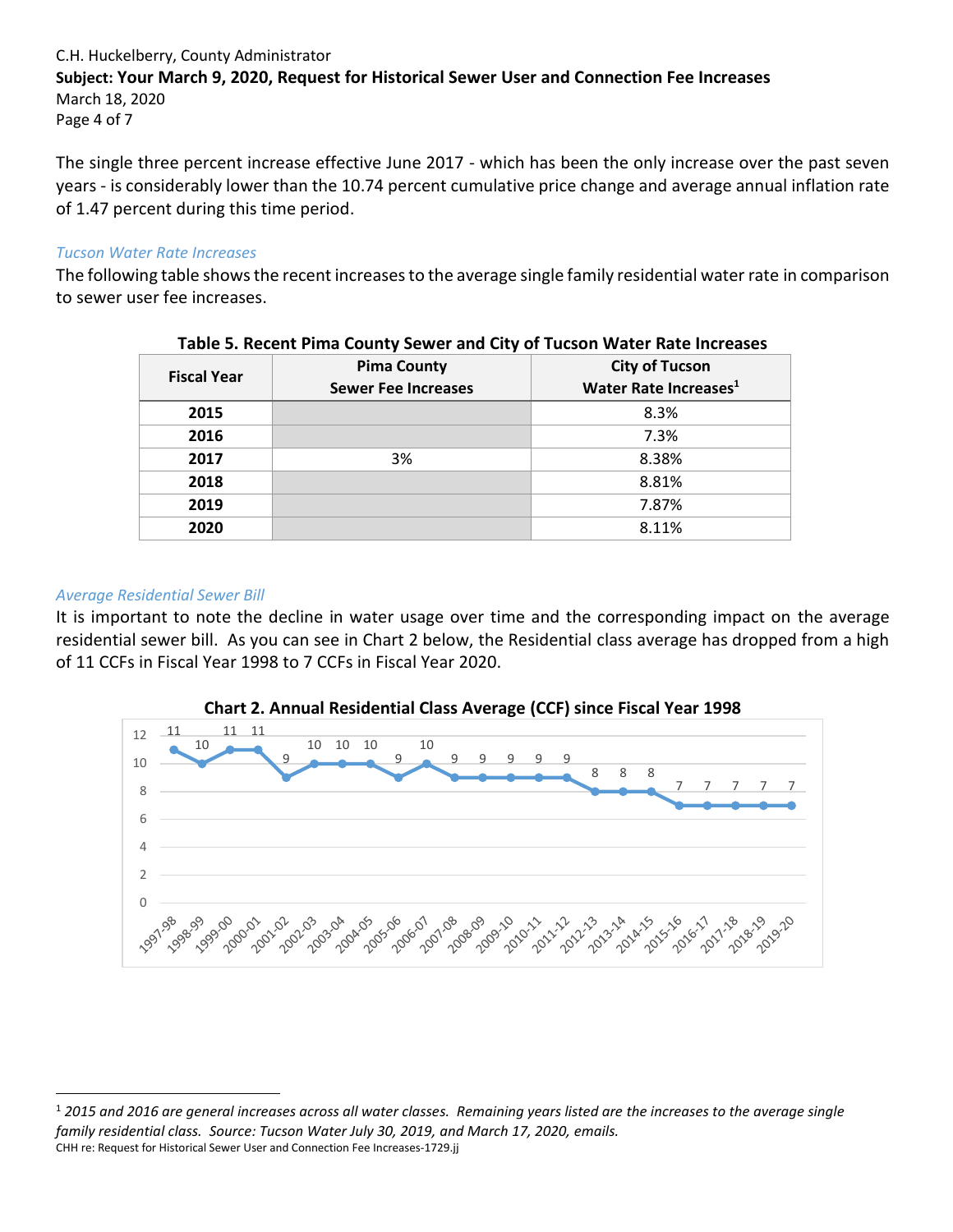# C.H. Huckelberry, County Administrator **Subject: Your March 9, 2020, Request for Historical Sewer User and Connection Fee Increases** March 18, 2020 Page 5 of 7

As a result, even with some rate increases to the sewer user fee, revenues will decline due to water conservation efforts. For example, despite a four percent increase in March 2002 to both the service fee and the volumetric rate, the average residential sewer bill declined 11 percent from \$12.96 in Fiscal Year 2001 to \$11.49 in Fiscal Year 2002, due to the Residential class average reduction of 2 CCFs.

This occurred again in Fiscal Year 2006 when the average residential bill declined three percent from \$17.52 to \$16.98 despite a six percent increase to the volumetric rate.



**Chart 3. Annual Average Residential Sewer Bill since Fiscal Year 1998**

*Remainder of page left intentionally blank*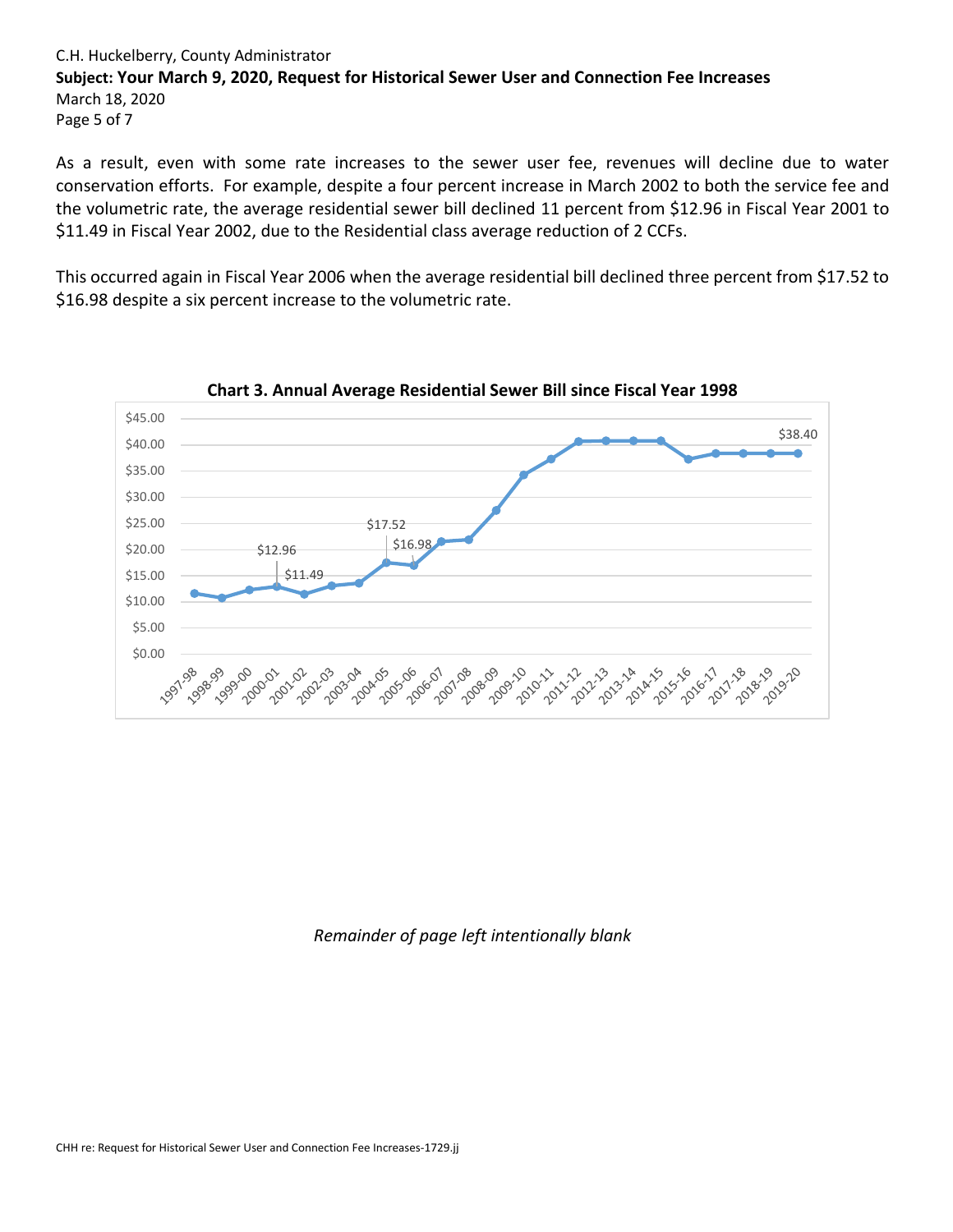# C.H. Huckelberry, County Administrator **Subject: Your March 9, 2020, Request for Historical Sewer User and Connection Fee Increases** March 18, 2020 Page 6 of 7

### **Connection Fee**

From June 1980 to May 2012, the fee to connect to the sanitary sewer was per fixture unit. For a typical single family residential unit at 24 fixture unit equivalents, the average connection fee was \$6,350.64 in 2011. Chart 4 below shows the increases to the connection fee from 1980 to 2010.



**Chart 4. Connection Fee Increases 1980 to 2011**

In May 2012, the Board of Supervisors adopted Ordinance No 2012-27, which enacted a new method to calculate wastewater connection fees from a system based on fixture units to one based on water meter size. This new rate structure provided a benefit to the development community with connection fees reduced by approximately 36 percent for most customers. Chart 5 below shows the connection fee in 2012 and the single, three percent increase in 2017.





CHH re: Request for Historical Sewer User and Connection Fee Increases-1729.jj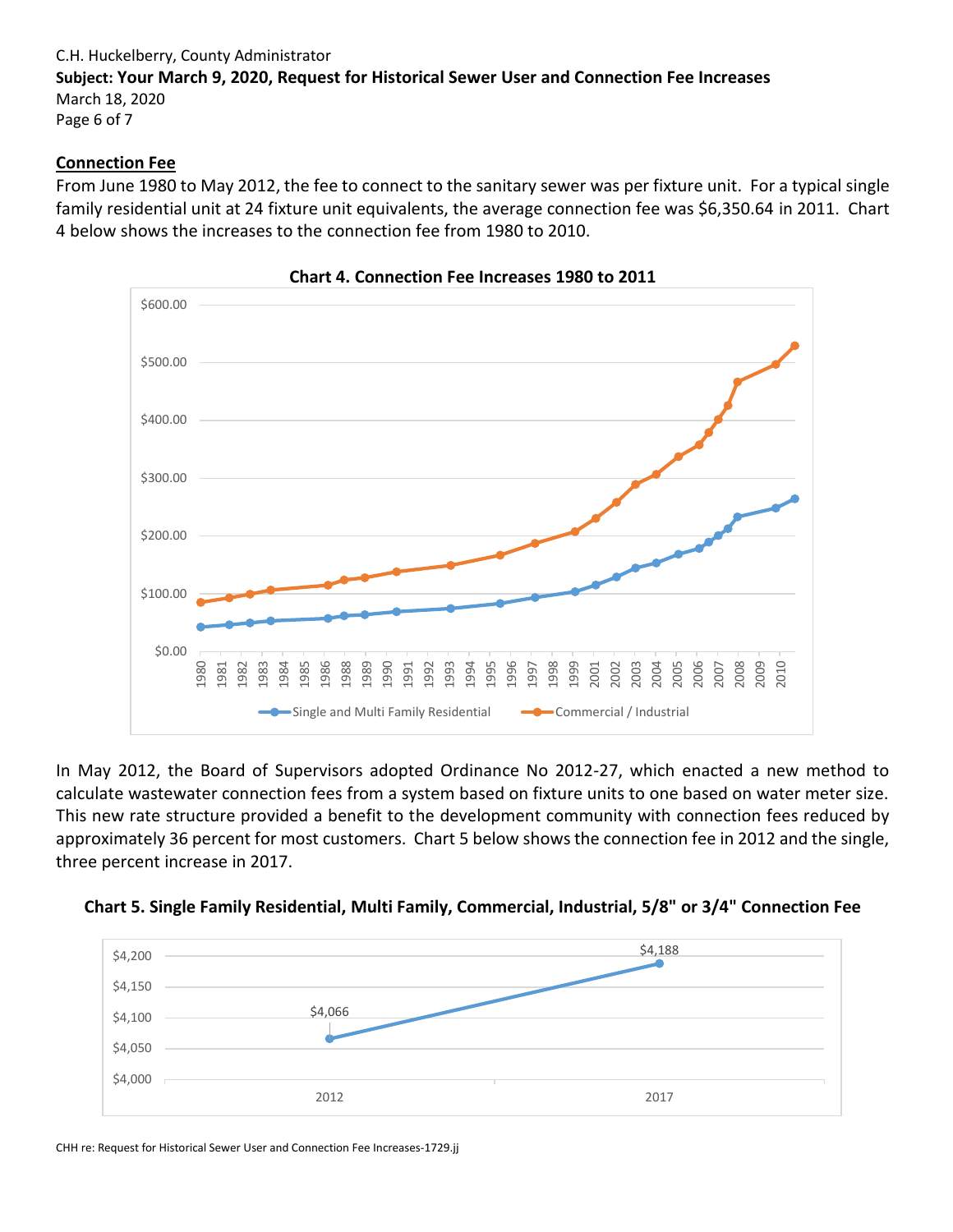# C.H. Huckelberry, County Administrator **Subject: Your March 9, 2020, Request for Historical Sewer User and Connection Fee Increases** March 18, 2020 Page 7 of 7

The table below provides all increases to the connection fee since June 1980.

| Table 0. The eases to the connection Fee 1960 to 2017 |                                                 |                                                            |                                                                                                            |                                  |                     |                                   |                                  |                            |
|-------------------------------------------------------|-------------------------------------------------|------------------------------------------------------------|------------------------------------------------------------------------------------------------------------|----------------------------------|---------------------|-----------------------------------|----------------------------------|----------------------------|
| <b>Date</b>                                           | Pima<br>County<br><b>Ordinance</b><br><b>No</b> | Single and<br><b>Multi</b><br>Family<br><b>Residential</b> | <b>Typical</b><br><b>Single</b><br>Family<br><b>Residential</b><br>at 24<br><b>Fixture</b><br><b>Units</b> | <b>Dollar</b><br><b>Increase</b> | Percent<br>Increase | <b>Commercial</b><br>/ Industrial | <b>Dollar</b><br><b>Increase</b> | Percent<br><b>Increase</b> |
| <b>June 1980</b>                                      | 1980-106                                        | \$42.70                                                    | \$1,024.80                                                                                                 |                                  |                     | \$85.40                           |                                  |                            |
| December 1981                                         | 1981-242                                        | \$46.54                                                    | \$1,116.96                                                                                                 | \$3.84                           | 9%                  | \$93.09                           | \$7.69                           | 9%                         |
| January 1983                                          | 1983-9                                          | \$49.80                                                    | \$1,195.20                                                                                                 | \$3.26                           | 7%                  | \$99.61                           | \$6.52                           | 7%                         |
| February 1984                                         | 1984-13                                         | \$53.29                                                    | \$1,278.96                                                                                                 | \$3.49                           | 7%                  | \$106.58                          | \$6.97                           | 7%                         |
| February 1987                                         | 1987-21                                         | \$57.55                                                    | \$1,381.20                                                                                                 | \$4.26                           | 8%                  | \$115.11                          | \$8.53                           | 8%                         |
| December 1987                                         | 1987-221                                        | \$62.15                                                    | \$1,491.60                                                                                                 | \$4.60                           | 8%                  | \$124.32                          | \$9.21                           | 8%                         |
| January 1989                                          | 1989-13                                         | \$64.01                                                    | \$1,536.24                                                                                                 | \$1.86                           | 3%                  | \$128.05                          | \$3.73                           | 3%                         |
| September 1990                                        | 1990-96                                         | \$69.13                                                    | \$1,659.12                                                                                                 | \$5.12                           | 8%                  | \$138.29                          | \$10.24                          | 8%                         |
| <b>July 1993</b>                                      | 1993-94                                         | \$74.66                                                    | \$1,791.84                                                                                                 | \$5.53                           | 8%                  | \$149.35                          | \$11.06                          | 8%                         |
| February 1996                                         | 1996-18                                         | \$83.62                                                    | \$2,006.88                                                                                                 | \$8.96                           | 12%                 | \$167.27                          | \$17.92                          | 12%                        |
| December 1997                                         | 1997-97                                         | \$93.65                                                    | \$2,247.60                                                                                                 | \$10.03                          | 12%                 | \$187.34                          | \$20.07                          | 12%                        |
| January 2000                                          | 2000-6                                          | \$103.95                                                   | \$2,494.80                                                                                                 | \$10.30                          | 11%                 | \$207.95                          | \$20.61                          | 11%                        |
| February 2001                                         | 2001-20                                         | \$115.38                                                   | \$2,769.12                                                                                                 | \$11.43                          | 11%                 | \$230.82                          | \$22.87                          | 11%                        |
| <b>March 2002</b>                                     | 2002-26                                         | \$129.23                                                   | \$3,101.52                                                                                                 | \$13.85                          | 12%                 | \$258.52                          | \$27.70                          | 12%                        |
| <b>March 2003</b>                                     | 2003-29                                         | \$144.74                                                   | \$3,473.76                                                                                                 | \$15.51                          | 12%                 | \$289.54                          | \$31.02                          | 12%                        |
| <b>April 2004</b>                                     | 2004-10                                         | \$153.42                                                   | \$3,682.08                                                                                                 | \$8.68                           | 6%                  | \$306.91                          | \$17.37                          | 6%                         |
| <b>June 2005</b>                                      | 2005-61                                         | \$168.76                                                   | \$4,050.24                                                                                                 | \$15.34                          | 10%                 | \$337.60                          | \$30.69                          | 10%                        |
| <b>July 2006</b>                                      | 2006-51                                         | \$178.89                                                   | \$4,293.36                                                                                                 | \$10.13                          | 6%                  | \$357.86                          | \$20.26                          | 6%                         |
| January 2007                                          | 2006-51                                         | \$189.62                                                   | \$4,550.88                                                                                                 | \$10.73                          | 6%                  | \$379.33                          | \$21.47                          | 6%                         |
| <b>July 2007</b>                                      | 2006-51                                         | \$201.00                                                   | \$4,824.00                                                                                                 | \$11.38                          | 6%                  | \$402.09                          | \$22.76                          | 6%                         |
| January 2008                                          | 2006-51                                         | \$213.06                                                   | \$5,113.44                                                                                                 | \$12.06                          | 6%                  | \$426.22                          | \$24.13                          | 6%                         |
| <b>July 2008</b>                                      | 2007-110                                        | \$233.30                                                   | \$5,599.20                                                                                                 | \$20.24                          | 9%                  | \$466.71                          | \$40.49                          | 9%                         |
| <b>July 2010</b>                                      | 2010-11                                         | \$248.46                                                   | \$5,963.04                                                                                                 | \$15.16                          | 6%                  | \$497.05                          | \$30.34                          | 7%                         |
| <b>July 2011</b>                                      | 2010-11                                         | \$264.61                                                   | \$6,350.64                                                                                                 | \$16.15                          | 7%                  | \$529.36                          | \$32.31                          | 7%                         |
| <b>May 2012</b>                                       | 2012-27                                         |                                                            | \$4,066                                                                                                    | (\$2,284.64)                     | (36%)               |                                   |                                  |                            |
| <b>June 2017</b>                                      | 2017-12                                         |                                                            | \$4,188                                                                                                    | \$122                            | 3%                  |                                   |                                  |                            |

**Table 6. Increases to the Connection Fee 1980 to 2017**

Thank you and please let me know if you have further questions.

c: Carmine DeBonis, Jr., Deputy County Administrator for Public Works Yves Khawam, PhD, Assistant County Administrator for Public Works Jennifer C. Coyle, Program Coordinator - Unclassified, Wastewater Reclamation